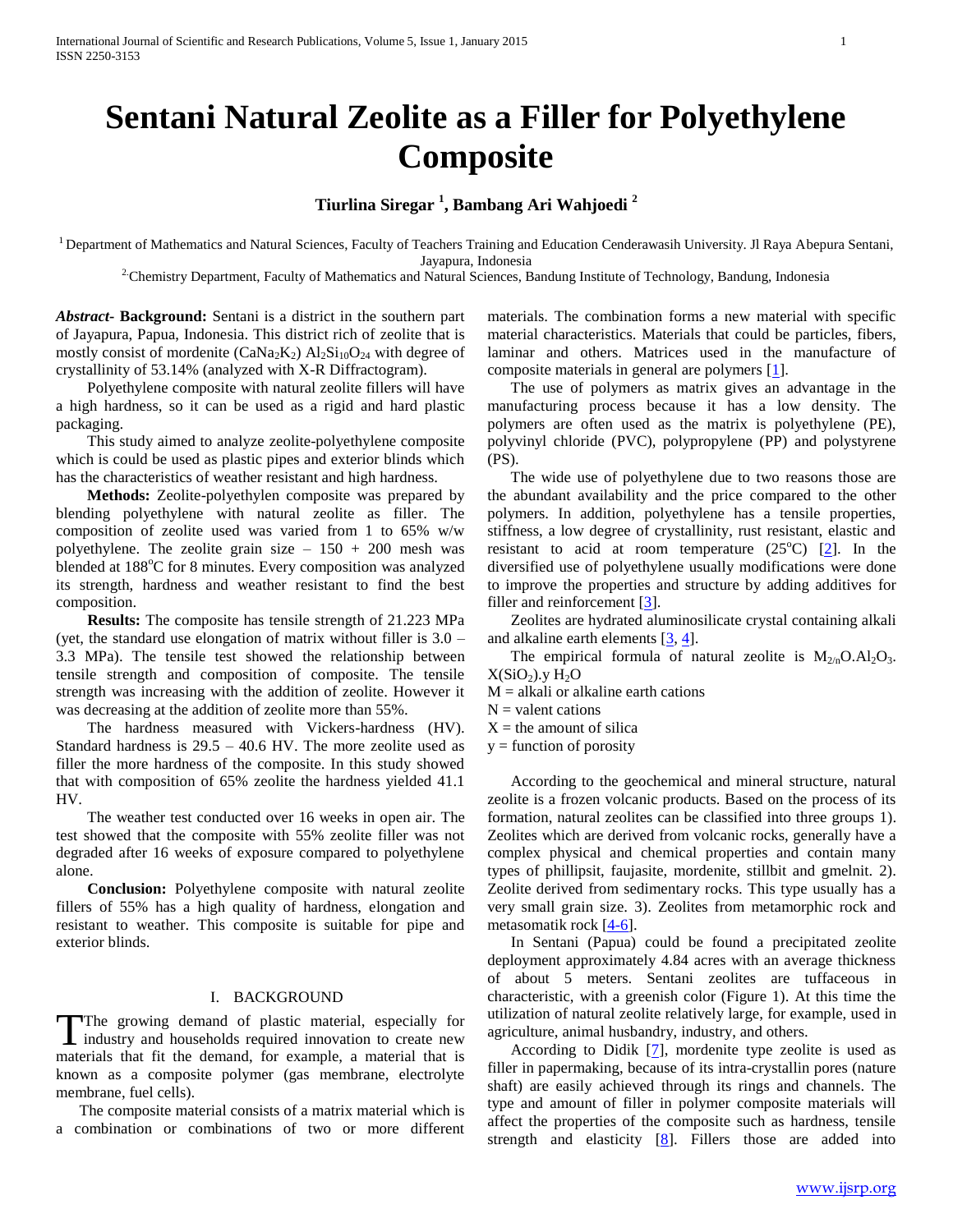polyethylene matrix in plastic industry could improve the quality of products [2]. A plastic material with some certain additive materials give some advantages, such as lightweight, strong and malleable, corrosive and chemicals resistant [9]. In addition, Hidenori Yahiro [10] considered the used of polytetrafluoroethylene-zeolite composite as gas membranes. To this end, this study aimed to analyze the characteristics of

zeolite-polyethylene composite.

#### II. METHODS

#### 1. Zeolite prepration

 Zeolite was taken randomly from Sentani district, Jayapura regency, Papua. The zeolite sample was then soaked in 1 M HCl to eliminate micro-organisms. The clean zeolite was then heated at  $110^{\circ}$ C for 3 hours, dried, crushed using jaw crusher follow with roll crusher. Finally the zeolite was sieved to obtain the grain size of -150 - +200 mesh [11].

 The natural zeolite was analyzed using X-ray diffraction (XRD) and Cullity equation to find the degree of crystallinity [12]

$$
Xc = \frac{Crystalline mass}{Crystalline mass + Amorf mass}X 100\%
$$

2. Composite preparation

 Polyethylene in the form of seed crystals incorporated into plastomil flask. Natural zeolite then added (1 to 65% of polyethylene weight) and mixed well at  $188^{\circ}$ C for 8 minutes. The signal from the plastomil instrument illuminates when the perfect mixture achieved.

3. Filming

 Composites as much as 1.7355 g was placed in a 20 x 20 cm glossy stainless steel plate and covered with other glossy stainless steel plate of the same size. The temperature was set to  $150^{\circ}$ C and subsequently pressed in hot conditions with burden of 3.5 ton for 3 minutes. The study was conducted twice for every weight variation of the zeolite.

#### **Study area:**

 The study was carried out at Sentani district, Jayapura regency, Papua province, Indonesia. Sentani is located at  $02^{\circ}33^{\circ}$ S, 140°33′E southern part of Jayapura city which is the capital of Papua province. The district is located in low land area 88 m above sea level. The climate and weather are homogeneous all over Sentani [13].

#### **Composite analysis:**

 The composite was analyzed for its hardness, tensile strength and weather resistant.

1. Tensile strength test

 Seven samples were printed according to ASTMD-638 standard (Figure 2). Each sample of composition has a different weight of zeolite. Using autograph samples were stretched to break to find the tensile strength.

2. Hardness test

 Samples size of 1.5 x 2.0 x 8.0 cm with different zeolite composition was tested for their hardness according to Vickershardness (HV).

3. Weather test

 Fifty five percent zeolite composition and control (0% zeolite) were exposed to the open air for 16 weeks to observe their colour changing.

#### III. RESULTS

 The degree of crystallinity of the Sentani natural zeolite analyzed using X ray diffraction (XRD) and Cullity equation (Table 1) [14]. The XRD showed that the majority of natural Sentani zeolite contained of mordenite (CaNa<sub>2</sub>K<sub>2</sub>)  $Al_2Si_{10}O_{24}$  and few feldspar (Figure 3).

 The polymer composite of Sentani natural zeolite and LDPE was made in a plastomil with a various weight of zeolite  $(1 -$ 65% weight of LDPE) forming a light grey to dark grey plastic. The density of composite composition is shown in Table 2. There was no influence of zeolite weight to its density and there was no influence of LDPE weight to its density as well. This condition happened because of no mixing occurred. However, there was a changing in composite density. The higher percentage of zeolite caused the higher density of the composite [15].

 The tensile test was conducted to determine the mechanical properties of the material before and after addition of zeolite. The test performed seven times for each composition. The strength at break  $(\tau)$  of the composite was determined by multiplying the gravity (g) with average of breaking force (F). ( $\tau = Fg$ ). Similarly, the tensile strength  $(\sigma)$ , determined by divided strength at break (τ) with the average area of sample (A). ( $S = \tau/A$ ). Finally the breaking elongation  $(C)$  determined using formula  $C$ =  $\Delta 1/I$ . ( $\Delta 1$  = Number of elongation and I = Intensity). Table 3 together with Figure 5, 6 and 7 showed the tensile strength of the composite.

 The hardness of the composite measured in Vickers standard (HV). Table 4 and Figure 8 showed the result of the test. The more zeolite added to the LDPE the harder the composite, because the increasing interaction between zeolite and LDPE [2].

 The weather test conducted in 16 weeks. The composites (55% zeolite and LPDE) were exposed to the open air and compare to control which was 0% zeolite and LPDE. The result was shown in Figure 9.

 Compare with control, after 16 weeks the composite was not deteriorating (indicating by the colour changing). For this purpose, the composite could be used as raw material for plastic pipes and exterior blinds.

#### IV. DISCUSSION

 The degree of crystallinity of natural zeolite shown in Table 1. This degree discribed the percentage of zeolite in the sample. This study showed that the degree of crystallinity (Xc) was 53.14% which was lower than the crystallinity of polymer Low Density POLYETHLENE (LDPE) which was 60-65 % [8]. In the polymer material, the smaller the degree of crystallinity the greater the elasticity, this is due to the adding of the branch chains. The more branch chains occurred, the more elastic the material. However, the addition of lower crystallinity zeolite will not increase the elasticity of the composite.

 Table 2 described the density of the zeolite. The higher percentage of zeolite caused the higher density of the composite.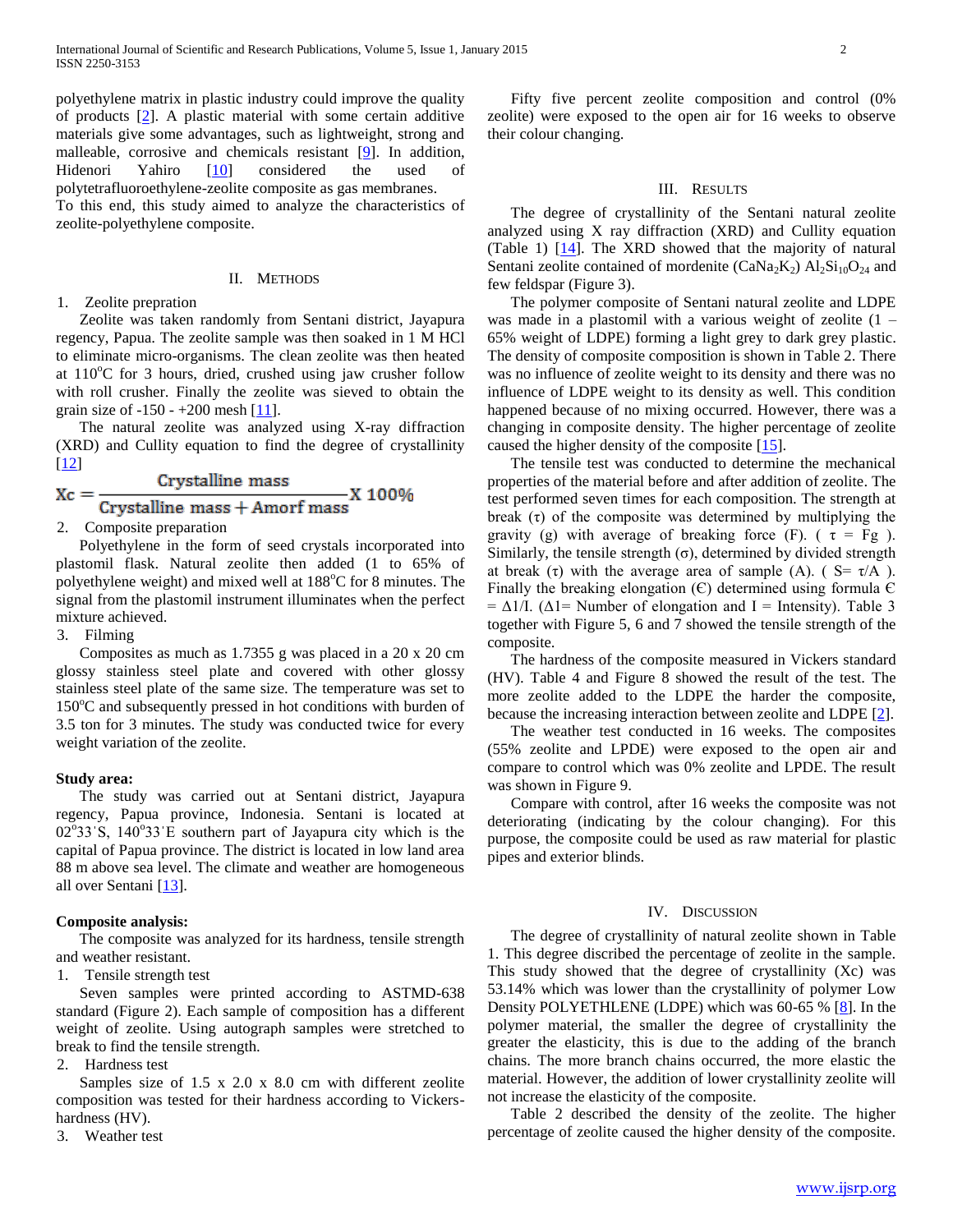Zeolite contained of Si (IV) and Al (III) which is bound with Oxygen to form an anionic chain with a number of negative charges proportioned to the amount of aluminum. The negative charge is neutralized by the positive ions which are located in the outside channel of the chain. The number of molecules could go inside the zeolite pore limited to the diameter of the pore and controlled by the number of positive ions.

Polyethylene having a long C-H chain. Accordingly,  $O^{\delta}$  on zeolites and  $H^{\delta}$  + on LDPE bound each other by the London force or dispersion force (force due to the uneven distribution of  $O^{\delta-}$ and  $H^{\delta^+}$  electrons) [4]. The interaction between LDPE and zeolite is shown in Figure 4.

 Indeed, the polymer will fill all the zeolite cavities with a strong bound and consequently produce a much stronger composite than the polymer itself.

 Figure 5 showed that the strength at break increased in addition of zeolites as filler (1-55%). This condition caused by the great attractive forces between LDPE atoms and zeolite. Hence, the addition of zeolite more than 55%, will decrease the strength at break. As commonly happens, this is due to the attraction or interaction between atoms dominated by the zeolite. The same explanation will go for the tensile strength. The addition of zeolite less than 55% will increase the tensile strength, but the strength will decrease in more addition of zeolite (Figure 6).

 The breaking elongation was shown in Figure 7. The rigidity of the composite will increase parallel to the addition of zeolite. This is due to increasing interaction between bounded atoms (LDPE with zeolite). Yet, the addition of zeolite over 55% caused the attraction between the bounded atoms dominated by zeolite resulting the composite more rigid [2].

 The composite (Sentani natural zeolite and LDPE) has a tensile strength more than 21.223 MPa which was higher than LDPE alone (3.3 MPa). In addition its hardness and breaking elongation was 40.7 HV and 1.29 MPa respectively. The standard for hardness and breaking elongation are 29.5 – 40.6 HV and  $3.0 - 3.3$  MPa  $[2, 16]$ . Therefore this composite was convenient to use as a raw material for plastic insustry.

 In the hardness test the composition of 55% zeolite has 40.7 HV. The more zeolite added to the LDPE the harder the composite, because the increasing interaction between zeolite and LDPE [2]. Therefore, the composite is considered could be used as a raw material for insulator plastic and film industry.

 The 16 weeks weather test showed that the composite resistant to open air. Compare with control, after 16 weeks the composite was not deteriorating (indicating by the colour changing). It was considered that the interaction between zeolite and LPDE was not only happened in its C-H chain but also in other atoms. For this purpose, the composite could be used as raw material for plastic pipes and exterior blinds.

#### V. CONCLUSIONS

 Natural zeolite mineral in districts Sentani, Papua consists of mordenite ( $CaNa<sub>2</sub>K<sub>2</sub>$ )  $Al<sub>2</sub>Si<sub>10</sub>O<sub>24</sub>$  with the degree of crystallinity of 53.14%.

 An optimum composite material made of 55% Sentani natural zeolite and polyethylene (LDPE as Matrix) produce an optimum composite composition.

The composite analysis showed: the strength at break  $\geq$ 16.887 MPa, tensile strength  $\geq$  26.369 MPa and breaking elongation  $\leq 1.331$  MPa. The composite has 16 weeks weather resistant.

 We propose this composite for used as material in making pipe and exterior blinds.

#### AUTHORS' CONTRIBUTIONS

 All the authors participated significantly in the analysis, drafting of the manuscript and writing the final version of the paper. TS conceptualized the study. BAW contributed towards the analysis.

#### ACKNOWLEDGEMENTS

 Many thanks go to Prof Dr Siti Rochani for implementing the survey. We would also like to thank the Ministry of Research for sponsoring and funding this study.

#### **REFERENCES**

- [1] Thamzil L, Zamroni H: Penggunaan Zeolit dalam Bidang Industri dan Lingkungan. Jurnal Zeolit Indonesia 2010, 1 No 1.
- [2] Cowd MA: Kimia Polimer. Bandung: ITB; 2005.
- [3] Ibrahim A: Introduction to Stuctural Steel Design. 3 edn. Maryland: Department of Civil and Enviromental Engineering; 2008.
- [4] Mainwaring DE: The Nature of Zeolites and Their Role in Catalysis. Melbourne: CSIRO; 2006.
- [5] Suminta S: Karakterisasi Zeolit Alam dengan Metode Difraksi Sinar-X B. Jurnal Zeolit Indonesia 2006, 5 No.2:5-7.
- [6] Glauco G, Ermanno G: Natural zeolites. Michigan University: Springer Verlag; 2010.
- [7] Didik F: Zeolit Mineral Abad 21. Bandung: ITB; 2002.
- [8] Weidmann G: Structural Material Great Britain. London; 2006.
- [9] Imam M: Sifat dan Karakteristik Material Plastik dan bahan Adiktif. Traksi 2005, 3 No. 2:7-9.
- [10] Yahiro H, Konda Y, Yamaura H, Okada G: Study on Zeolite/Poly(tetrafluoroethylene) Composite Membrane for Application to Fuel Cell. Departemen of Applied Chemisry 2003, 790-8577:60-65.
- [11] Siregar T: Penggunaan Zeolit Alam Sentani Sebagai Pengisi bahan Komposit Polietilen. Jurnal Tekmira 2014, 10 No 1:22-31.
- [12] Cullity BD: Elements of X-Ray Diffraction. 3 edn. Indiana: Addison Wesley; 2007.
- [13] BPS: Papua in Figure. BPS-Statistics of Papua Province; 2010.
- [14] Leslie H: Commposite Materials. New York: Elsevier Publishing Company; 2006.
- [15] Yao YG, Zhu YF: The Influence of Surface Cross- Linking of the High Density Polyethylene Induced by Plasma Treatment Effeciency. Journal Of Polimer Science 2003:57-65.
- [16] ORNL: Application to Fusion and Generation IV Fission Reactors. In Workshop on Advanced Computational Materials Science; 2004.

#### **AUTHORS**

**First Author** – Tiurlina Siregar, Department of Mathematics and Natural Sciences, Faculty of Teachers Training and Education Cenderawasih University. Jl Raya Abepura Sentani, Jayapura, Indonesia, Email: tiurlina.siregar@yahoo.com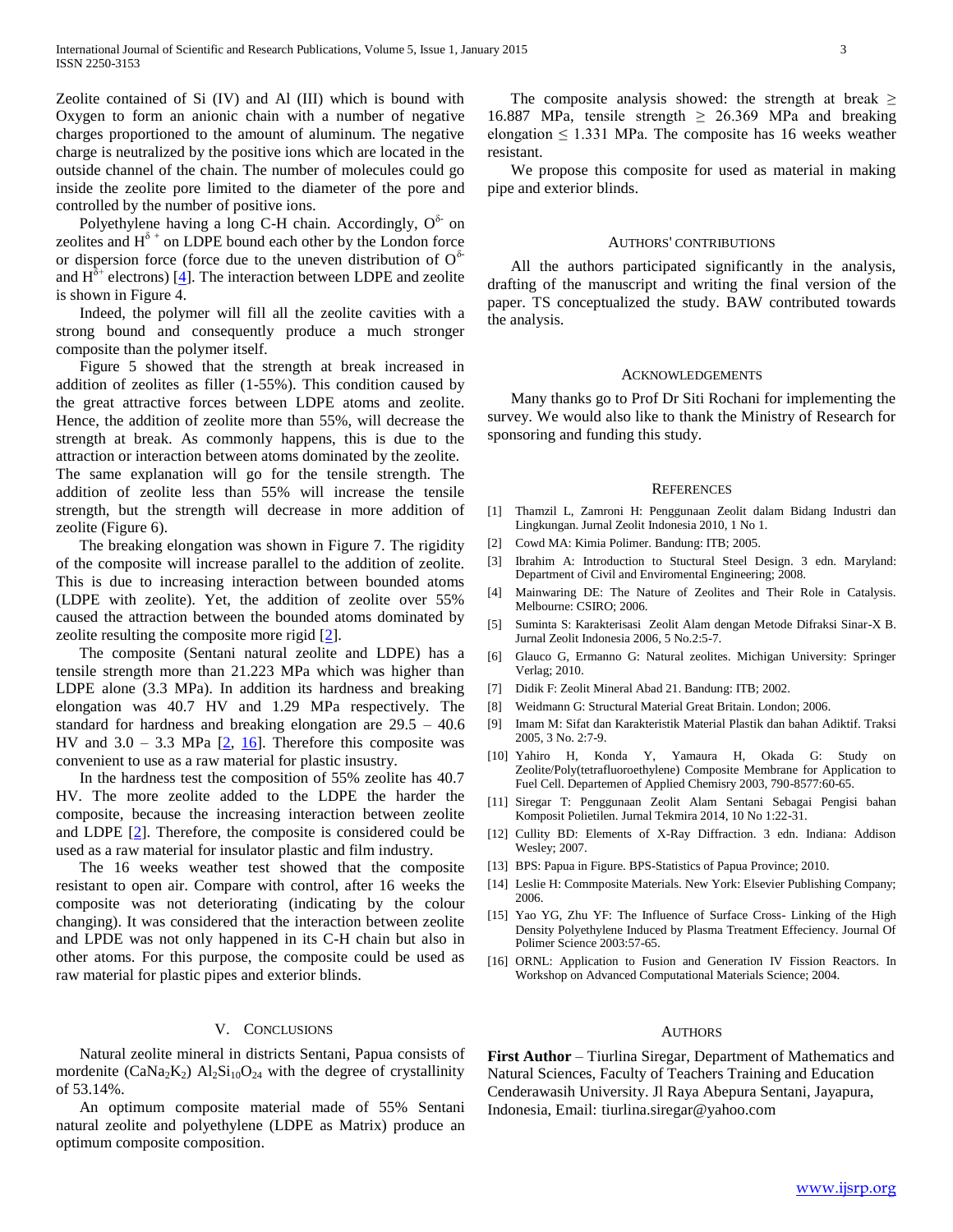International Journal of Scientific and Research Publications, Volume 5, Issue 1, January 2015 4 ISSN 2250-3153

**Second Author** – Bambang Ari Wahjoedi, Chemistry Department, Faculty of Mathematics and Natural Sciences,

Bandung Institute of Technology, Bandung, Indonesia, Email: bambang.ariwahjoedi@petronas.com.my

### **Figures**

**Figure 1 - Sentani Natural Zeolite, Papua**

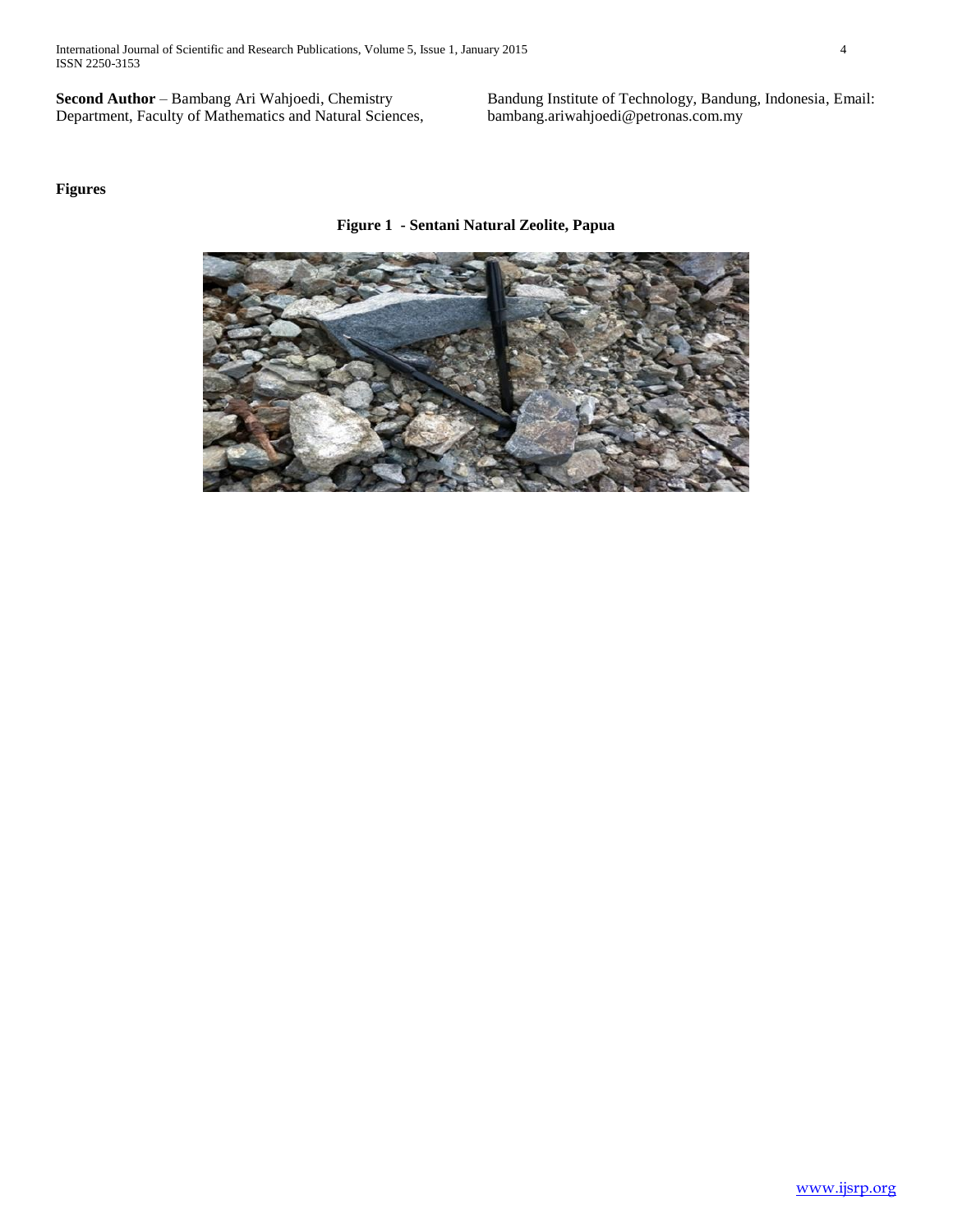**Figure 2 - Specimen according to ASTMD-638**







**Figure 4 - Interaction between Natular Zeolite and LDPE**



www.ijsrp.org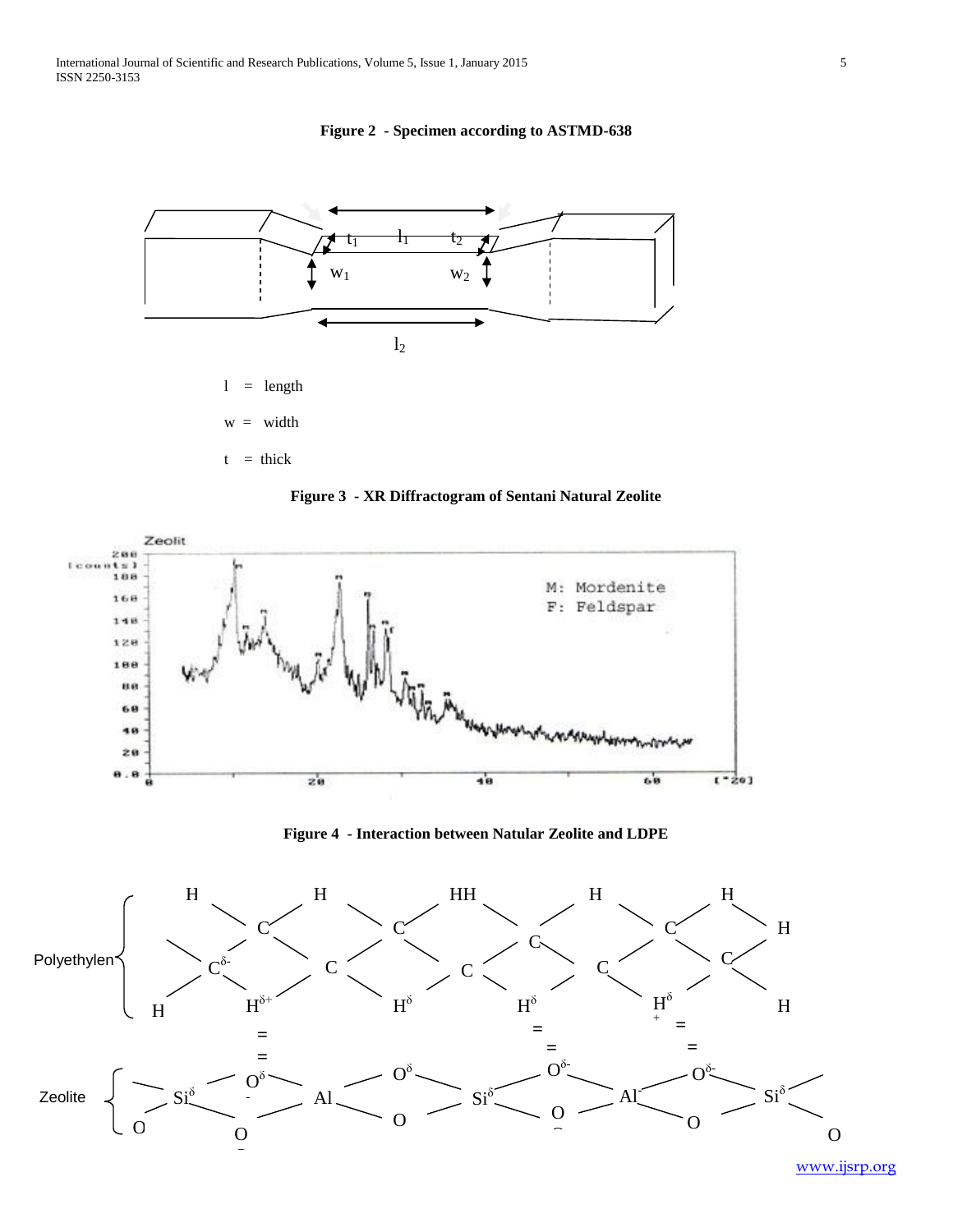



**Figure 6 - Composite composition in relation with tensile strength**

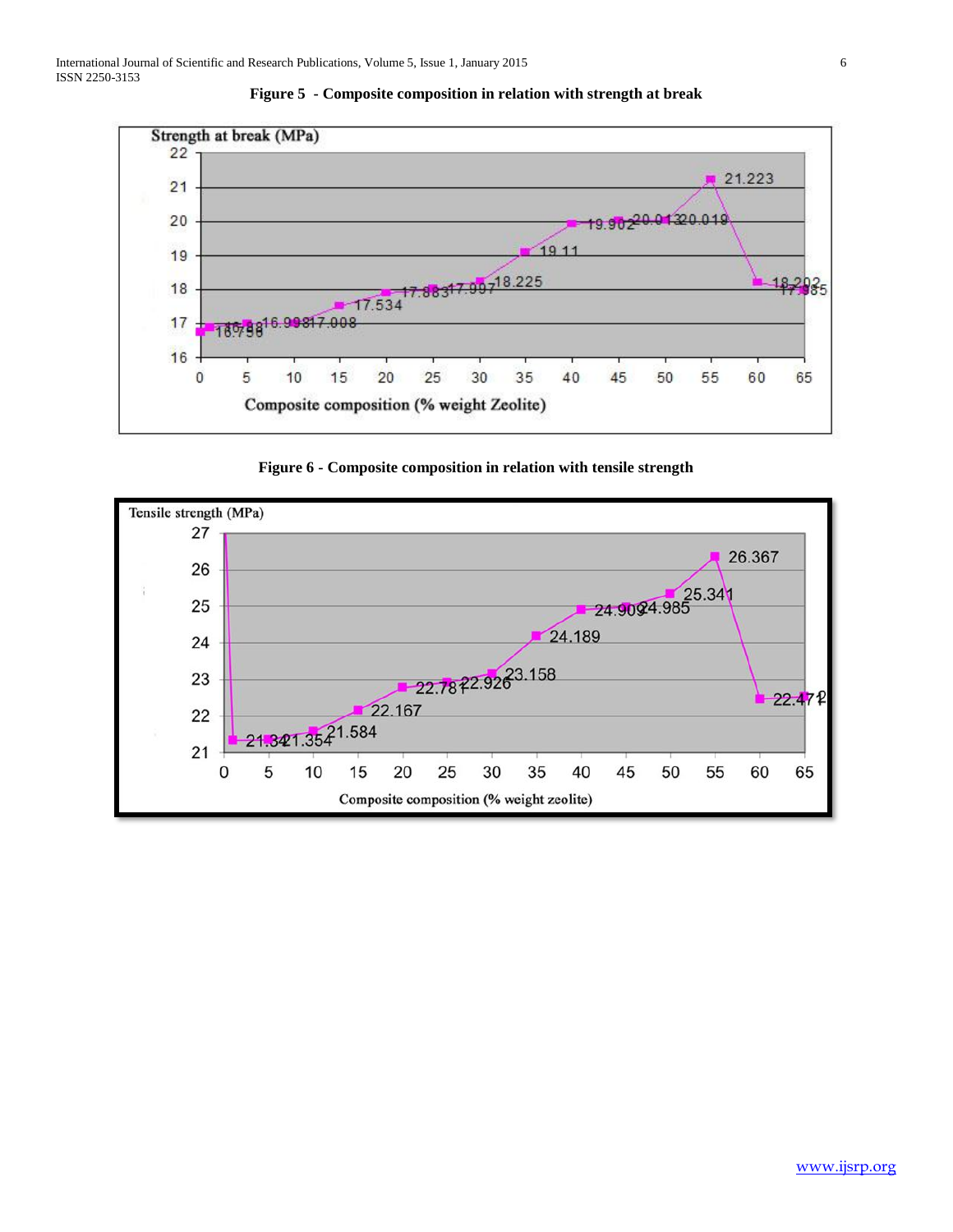

**Figure 7 – Composite composition in relation with breaking elongation**







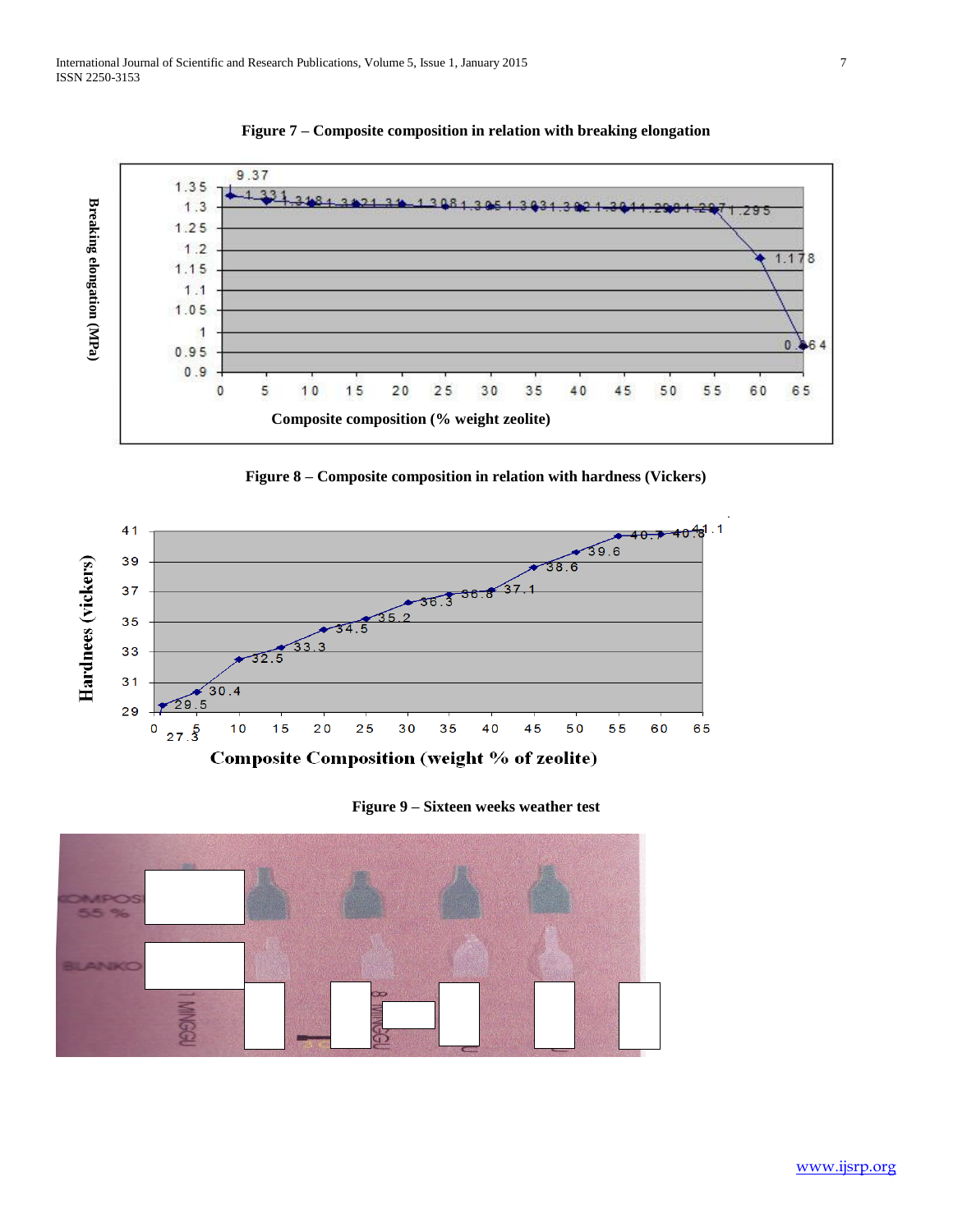# **Table 1 The degree of crystallinity (X Ray Diffractogram)**

| Curve                      | Mass $(g)$ |
|----------------------------|------------|
| <b>Total Curve</b>         | 0.175      |
| <b>Crystallinity Curve</b> | 0.093      |

(Leslie, 2006)

$$
Xc = \frac{0.093}{0.175} X 100\% = 53.14\%
$$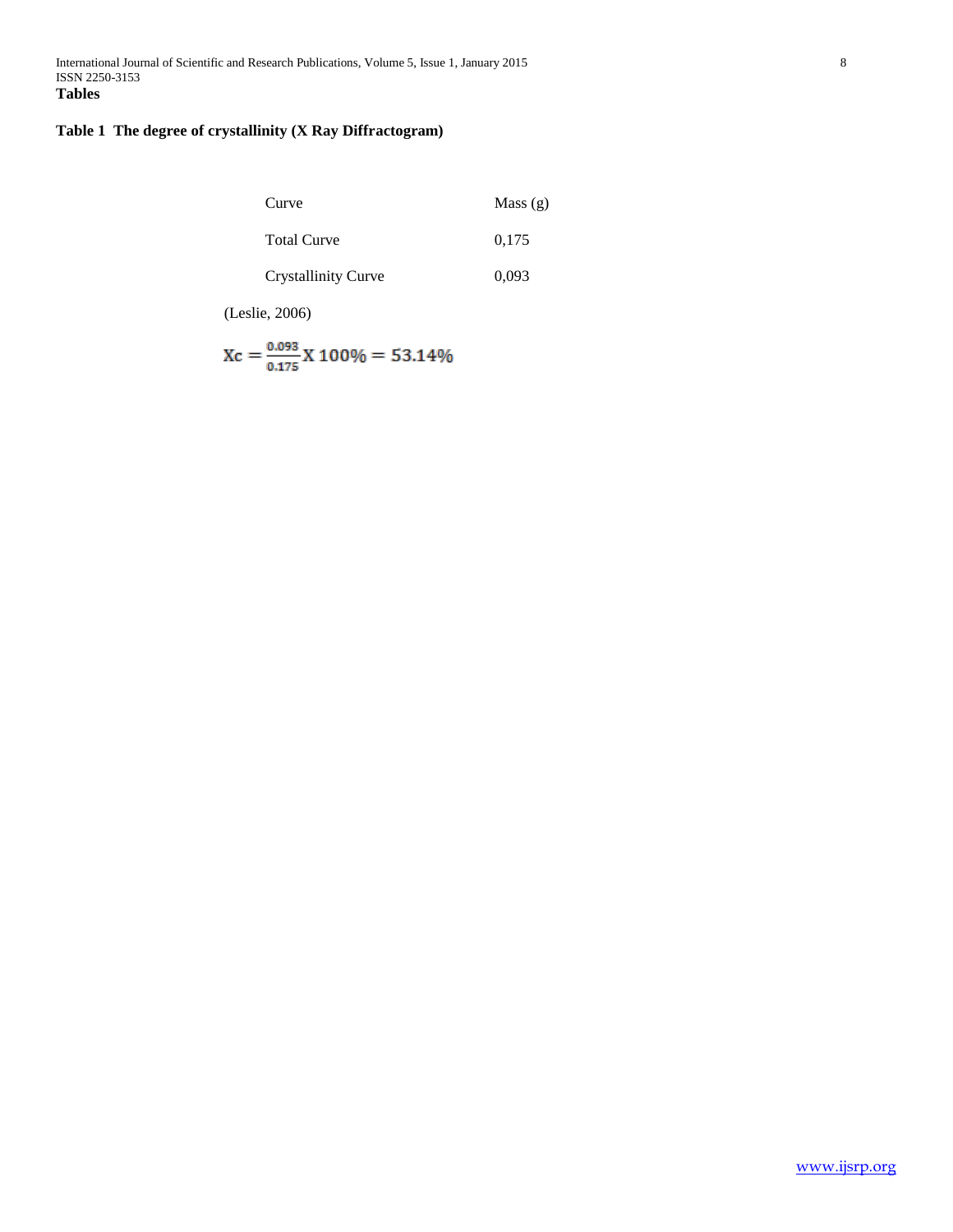| Zeolite<br>$\%$<br>composition | inZeolite | LDPE $(g)$ Zeolite density |            | LDPE density | Composite density |
|--------------------------------|-----------|----------------------------|------------|--------------|-------------------|
|                                | (g)       |                            | $r(Mgm-3)$ | $r(Mgm-3)$   | $r(Mgm-3)$        |
| $\mathbf{1}$                   | 0,5       | 49,5                       | 2,49       | 0,91         | 0,91              |
| 5                              | 2,5       | 47,5                       | 2,49       | 0,91         | 0,93              |
| 10                             | 5         | 45                         | 2,49       | 0,91         | 0,95              |
| 15                             | 7,5       | 42,5                       | 2,49       | 0,91         | 1,01              |
| 20                             | 10        | 40                         | 2,49       | 0,91         | 1,03              |
| 25                             | 12,5      | 37,5                       | 2,49       | 0,91         | 1,07              |
| 30                             | 15        | 35                         | 2,49       | 0,91         | 1,13              |
| 35                             | 17,5      | 32,5                       | 2,49       | 0,91         | 1,17              |
| 40                             | 20        | 30                         | 2,49       | 0,91         | 1,21              |
| 45                             | 22,5      | 27,5                       | 2,49       | 0,91         | 1,25              |
| 50                             | 25        | 25                         | 2,49       | 0,91         | 1,33              |
| 55                             | 27,5      | 22,5                       | 2,49       | 0,91         | 1,41              |
| 60                             | 30        | 20                         | 2,49       | 0,91         | 1,46              |
| 65                             | 32,5      | 17,5                       | 2,49       | 0,91         | 1,58              |

# **Table 2 The density of zeolite - LPDE (%weight) composite**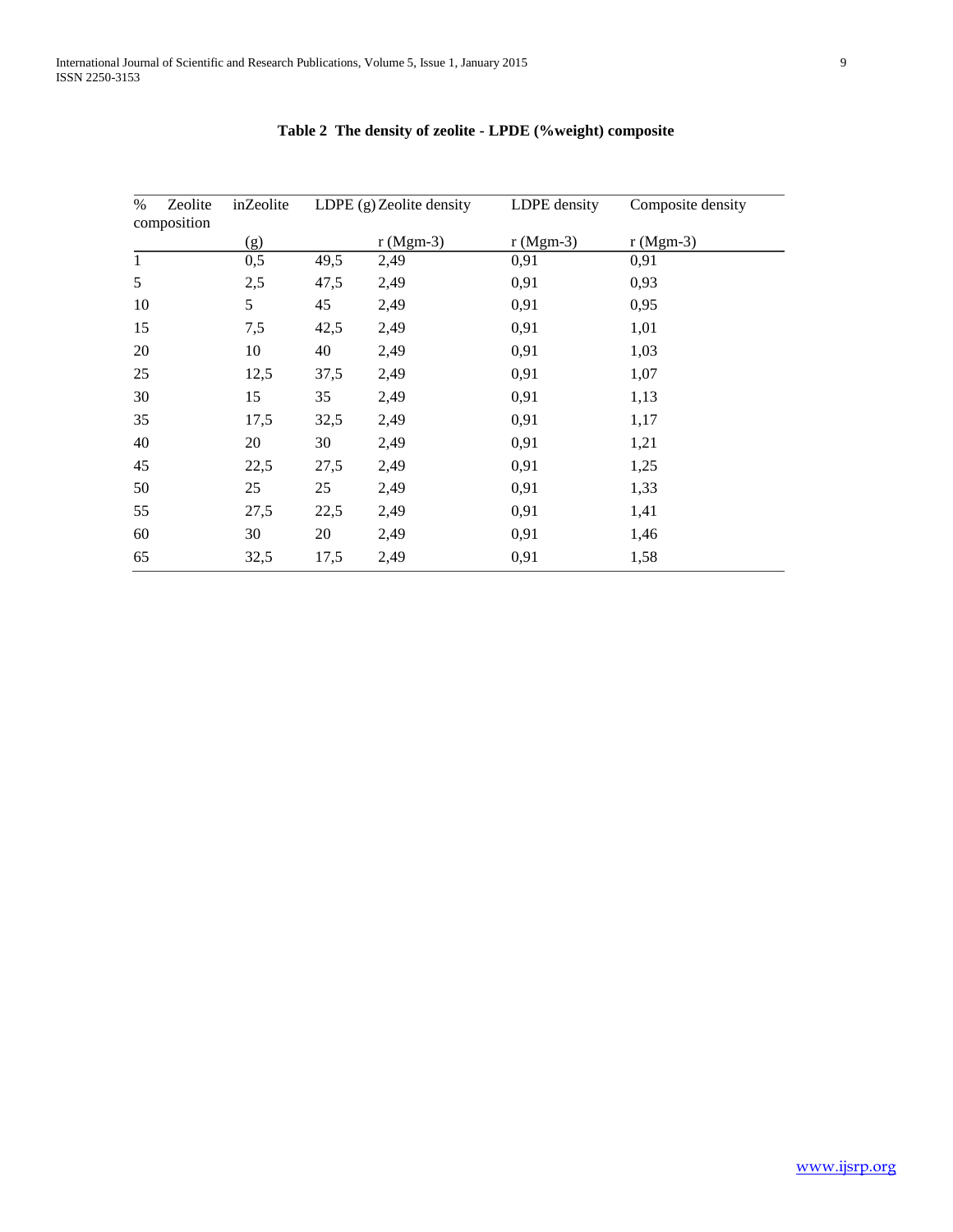# **Table 3 Strength analysis**

| Composite<br>composition | Specimen wide $(m2)$ | Strength<br>(MPa) | breakTensile<br>at<br>(MPa) | strengthBreaking<br>(MPa) | elongation |
|--------------------------|----------------------|-------------------|-----------------------------|---------------------------|------------|
| (% weight)               |                      |                   |                             |                           |            |
| 0%                       | 0,596                | 16,756            | 28,119                      | 9,370                     |            |
| 1%                       | 0,789                | 16,877            | 21,223                      | 1,331                     |            |
| 5%                       | 0,790                | 16,908            | 21,394                      | 1,318                     |            |
| 10%                      | 0,785                | 17,008            | 21,584                      | 1,312                     |            |
| 15%                      | 0,793                | 17,534            | 22,167                      | 1,311                     |            |
| 20%                      | 0,788                | 17,883            | 22,781                      | 1,308                     |            |
| 25%                      | 0,786                | 17,997            | 22,960                      | 1,305                     |            |
| 30%                      | 0,787                | 18,225            | 23,158                      | 1,303                     |            |
| 35%                      | 0,791                | 19,111            | 24,189                      | 1,302                     |            |
| 40%                      | 0,801                | 19,902            | 24,963                      | 1,301                     |            |
| 45%                      | 0,802                | 20,013            | 24,983                      | 1,298                     |            |
| 50%                      | 0,792                | 20,019            | 25,341                      | 1,297                     |            |
| 55%                      | 0,801                | 21,123            | 26,367                      | 1,295                     |            |
| 60%                      | 0,802                | 18,202            | 22,695                      | 1,178                     |            |
| 65%                      | 0,790                | 17,985            | 22,471                      | 0,964                     |            |